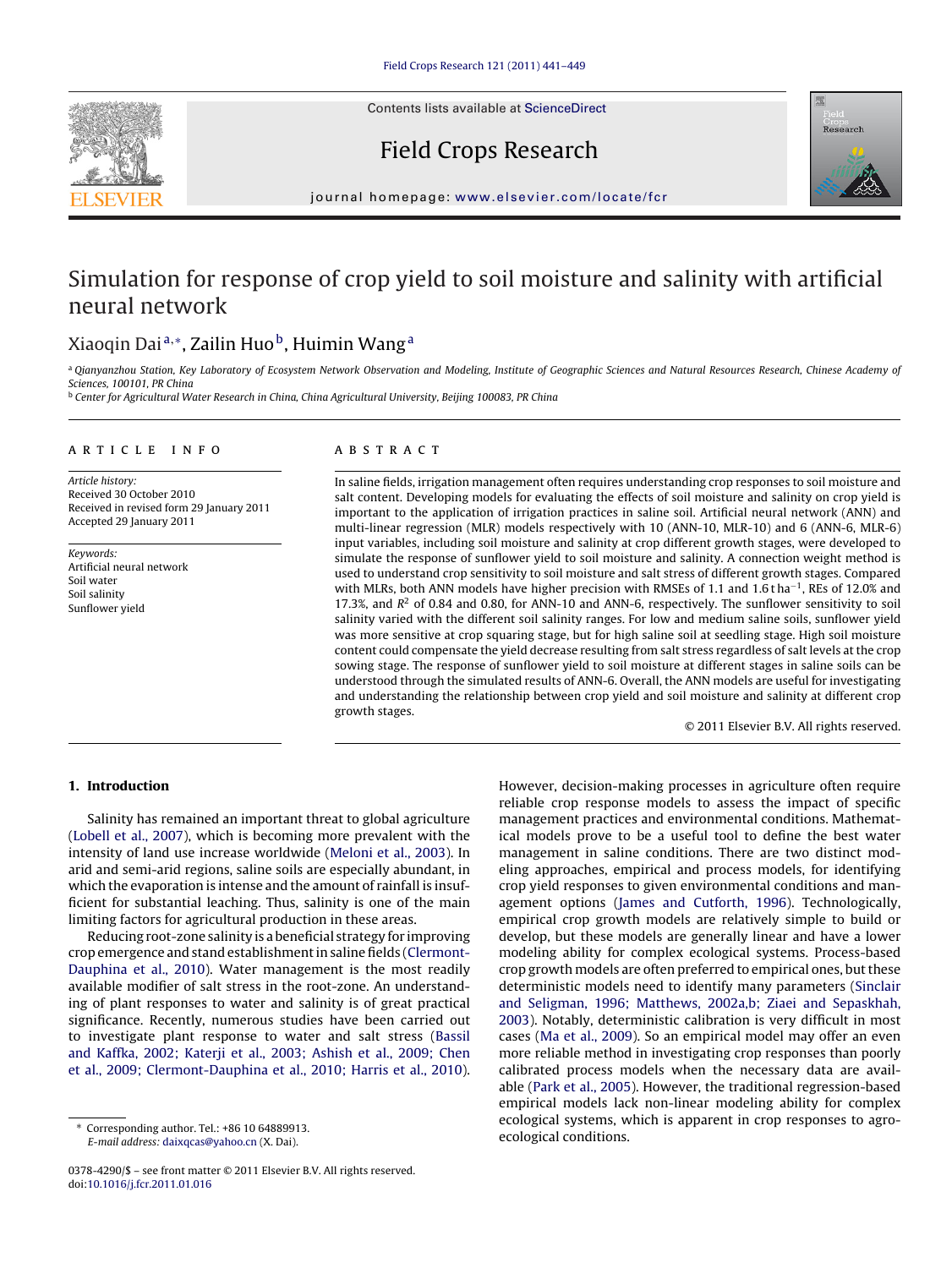Artificial neural network (ANN) methodology is an alternative modeling and simulation tool, which is specially designed for dynamic nonlinear systems. One of the most important traits of ANN models is their ability to adapt to recurrent changes and detect patterns in complex natural systems. During the last decade, there has been a significant increase in agronomic ANN application ([Huang et al., 2010\),](#page-8-0) including crop development modeling ([Zhang et al., 2009; Fortin et al., 2010\),](#page-8-0) crop yield prediction [\(Park](#page-8-0) [et al., 2005; Green et al., 2007; Khazaei et al., 2008\),](#page-8-0) evapotranspiration estimations ([Dai et al., 2009; Liu et al., 2009\),](#page-8-0) and soil water and salt content assessments ([Zou et al., 2010\).](#page-8-0) [Kaul et al. \(2005\)](#page-8-0) investigated the artificial neural network models performance in predicting corn and soybean yields for typical climatic conditions, and came to the conclusion that ANN models consistently produced more accurate yield predictions than regression models. [Alvarez](#page-8-0) [\(2009\)](#page-8-0) used an artificial neural network approach to model the effects of soil and climate factors on average regional yield and production of wheat in the Argentine Pampas and found that ANN performed better in regional yield estimation than the regression or the blind guess methods. However, the ANN approach rarely has been used to model crop yield responses to soil environments, especially to soil moisture and soil salinity.

The objectives of this study are: (1) to develop an ANN model to determine the relationship between crop yield and soil moisture and salinity, and (2) to simulate the response of crop yield to different soil moisture and saline environments.

#### **2. Materials and methods**

#### 2.1. Field experiment

The study was conducted at the Shahaoqu Experimental Station in the Hetao Irrigation District (40◦19 –41◦18 N, 106◦20 –109◦19 E), situated in the west side of the Inner Mongolia Autonomous Region, China. The region has an arid continental climate. Annual average temperature is 8.1 ◦C, with monthly mean temperature ranging from −10.1 ◦C in January to 23.8 ◦C in July. The soil is usually frozen for 5–6 months from late November to middle May. Frost-free days are for 135–150 d and annual sunshine duration is 3100–3300 h. Average annual precipitation is 150 mm with about 60% occurring between July and August. Potential evaporation is about 2200–2400 mm  $\text{yr}^{-1}$  ([Feng et al., 2005\).](#page-8-0) The physical and chemical properties in the experimental fields are listed in [Table 1.](#page-2-0)

An experiment was set up from 2003 to 2005. Sunflower (Helianthus annuus L.) was designated as the experimental crop. Experimental plots were arranged in a split plot design with three replications. Three soil salinity levels (0.2–0.5, 0.5–0.8, 0.8–2.1 dS m−1) at crop sowing stage were the main plots. Four irrigation schedules (3 deficits and 1 sufficient) were the subplots. The subplots size was  $4 \times 10 = 40$  m<sup>2</sup>. The detailed treatments are listed in [Table 2. A](#page-2-0)t the beginning of the experiments, soil saturated moisture content ( $\theta_{\text{\tiny S}}$ ) and field capacity ( $\theta_{\text{\scriptsize f}}$ ) was respectively 35% and 26%.

Sunflower (cv. KANGDI115) was planted on May 27, 2003, June 14, 2004 and June 3, 2005 with a spacing of  $0.3 \times 0.5$  m and harvested on September 15, 2003, September 28, 2004 and September 19, 2005, respectively. Fertilization, weeding and other cultural managements were executed following local farmers' practices, which were similar among three years.

Soil samples were collected at crop sowing, seedling, squaring (i.e. floral bud initiation), flowering and maturity growth stages according to a systematic sampling design across the S-shaped transects. Six soil cores were collected from every plot and soil cores were divided into five depths (0–20, 20–40, 40–60, 60–80,



**Fig. 1.** Three-layer feed-forward ANN architecture.

and 80–100 cm), composited and mixed by depth. Soil moisture content was determined using gravimetric methods and electrical conductivity (EC) of soil (water:soil ratio of 5:1, dS m<sup>-1</sup>) was measured by digital conductivity meter. For each plot, soil moisture content and EC of different soil depths at crop every growth stages were respectively averaged as the soil moisture content and EC of its corresponding stages. At sunflower harvest, grain yield was measured from a  $9 \,\mathrm{m}^2$  area in each plot.

#### 2.2. Artificial neural networks

Of many ANN architectures reported, the back-propagation network (BP) have a simple structure for simulating complex system, and it is enough robust for the simulation of any non-linear system [\(Haykin, 1998\).](#page-8-0) So the BP network was used in the study. The network consists of layers of parallel processing elements (neurons), with each layer being fully connected to the preceding layer by interconnection strengths or weights (W). Fig. 1 illustrates a threelayer neural network consisting of layers  $l-1$ ,  $l$  and  $l+1$  with the interconnection weights  $W_{ij}$  and  $W_{jk}$  between the neurons from adjacent layers.

Training a network includes a forward propagation of inputs and a backward propagation of errors. In the forward procedure, the effect of an applied activity pattern in input layer was propagated layer by layer through the network. The activation value  $a_j^l$  at  $j$ th neuron in lth layer is given by the following equation:

$$
a_j^l = \sum_{i=1}^n W_{ij} O_i^{l-1} + b_j^l, \quad i = 1, 2, 3, ..., n, \quad j = 1, 2, 3, ..., m \quad (1)
$$

where  $W_{ij}$  is the interconnection weight between the jth neuron in *l*th layer and the ith neuron in (*l* – 1) layer,  $O_i^{l-1}$  is the output of the *i*th neuron in the (l − 1)th layer,  $b_j^l$  is the bias of the jth neuron in the lth layer. The activation value of a neuron was used to obtain its output value through a transfer function. The general sigmoidal logistic transfer function that can express any complex relationship was used in this study. It is given by:

$$
f(a_j^l) = \frac{1}{1 + \exp(-a_j^l)}
$$
 (2)

where exp denotes the natural exponential function. The function value of each neuron in the output layer was obtained by the input effect propagating layer by layer. The goal of ANN is to establish a relation of the form as expressed by:

$$
Y^t = f(X^s) \tag{3}
$$

where  $X^s$  is an s dimensional input predictor vector consisting of  $x_1$ ,  $x_2, \ldots, x_s$  and  $Y^t$  is a t dimensional output or target vector consisting of prediction variables of interest  $y_1, y_2, \ldots, y_t$ . Normally, the network is trained by a back-propagation algorithm and conjugate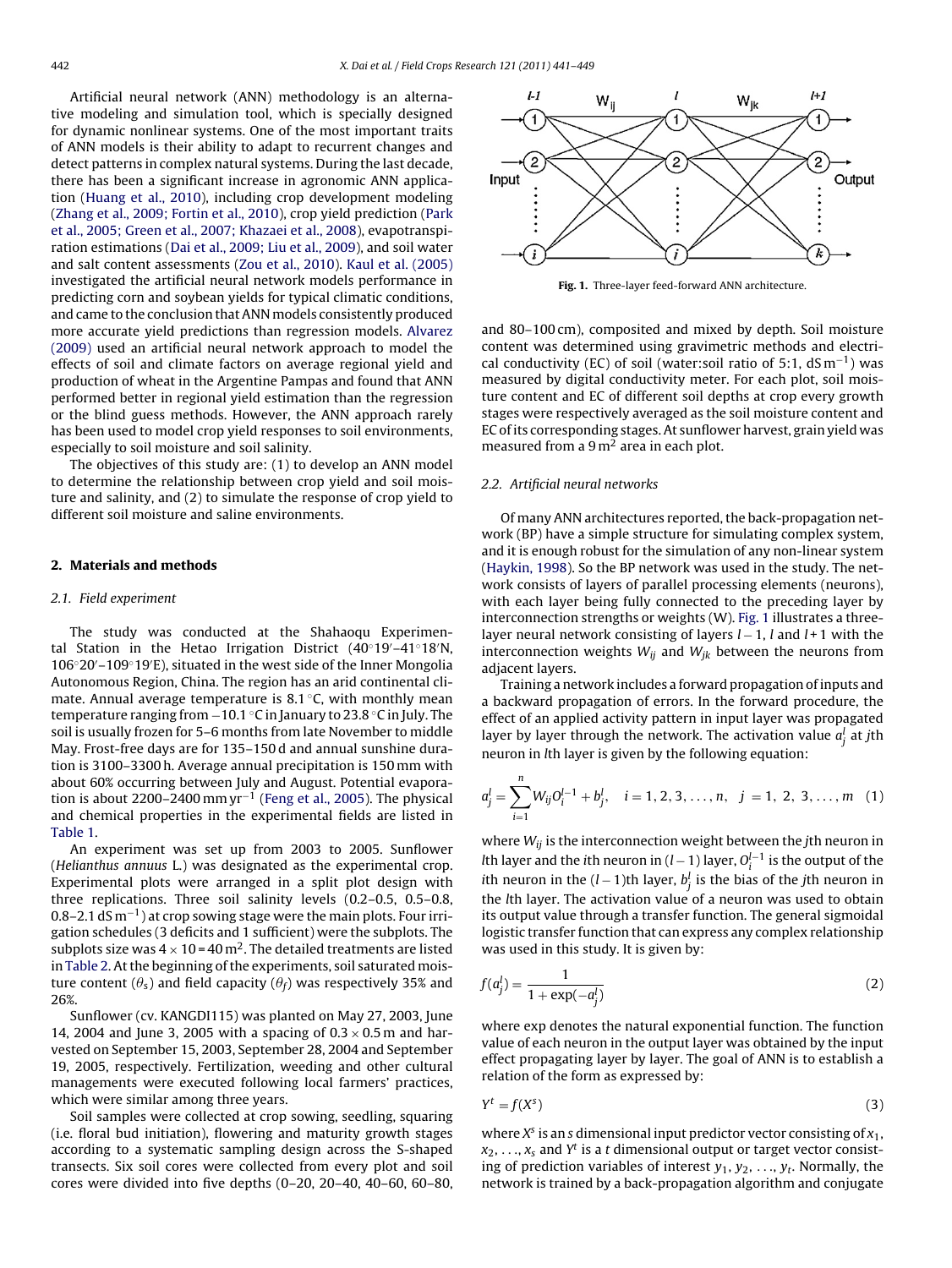<span id="page-2-0"></span>

| Table 1                                    |  |
|--------------------------------------------|--|
| Soil properties of the experimental field. |  |

|                                      | Soil depth (cm) |           |           |           |            |             |  |  |  |  |  |
|--------------------------------------|-----------------|-----------|-----------|-----------|------------|-------------|--|--|--|--|--|
|                                      | $0 - 20$        | $20 - 40$ | $40 - 60$ | $60 - 80$ | $80 - 100$ | $100 - 120$ |  |  |  |  |  |
| Bulk density ( $g \text{ cm}^{-3}$ ) | 1.51            | 1.52      | 1.47      | 1.46      | 1.46       | 1.46        |  |  |  |  |  |
| Sand $(\%)$                          | 18.0            | 13.6      | 11.2      | 15.5      | 18.0       | 2.8         |  |  |  |  |  |
| $Silt$ (%)                           | 66.0            | 70.4      | 76.8      | 73.5      | 68.0       | 70.2        |  |  |  |  |  |
| Clay $(\%)$                          | 16.0            | 16.0      | 12.0      | 11.0      | 14.0       | 27.0        |  |  |  |  |  |

gradient learning algorithms, which adjusts the weights and biases to minimize the error. The error function is

$$
E = \sum_{p} \sum_{t} (y_r - o_r)^2 \tag{4}
$$

where E is error value,  $y_r$  the ANN computed yield of sample r,  $o_r$  the observed yield of sample r and p the number of training patterns or data sets.

In this study, we used the resampling method with crossvalidation for training ANN. Total 108 samples were randomly averagely divided into 4 groups in which three groups were chosen to train ANN and the remainder was used to test ANN. Every ANN was trained four times using four different data sets. During network training phase, the training samples were processed through the ANN. Afterwards, the connection weights and biases were automatically adjusted until the maximal training times was achieved. Following training, the ANN was tested with the testing data set to assess its ability of generalizing system behavior.

In designing a robust and accurate ANN model, the modeler must address a number of important factors, including of type and structure of neural network (nodes number of hidden layer), input variables used, and data pre-processing, which are generally accomplished through a combination of best professional judgment, heuristic rules, and trial and error. The development of ANNs was performed with Matlab 6.5.

# 2.3. Connection weight method for quantifying variable importance in ANNs

Prediction accuracy is a major benefit of ANN models, but the ANN models of any physical process are purely black box models, which not to explain the process being simulated, and whose utility is limited without information regarding the relative importance of the parameters in the system. The development of a method to couple input factors to meaningful output in ANN models is of critical importance [\(Kemp et al., 2007\).](#page-8-0) The data employed for developing ANN models do contain important infor-

Treatments in different saline soils.

mation regarding the physical process being simulated ([Jain et al.,](#page-8-0) [2008\).](#page-8-0)

A connection weight approach was used to evaluate the importance of inputs (soil moisture and salinity) to output (crop yield) in ANNs. The connection weight method is to sum the products of the input-hidden and the hidden-output connection weights between each input neuron and output neuron for all input variables [\(Olden](#page-8-0) [et al., 2004\).](#page-8-0) The relative contributions of the inputs to the output are dependent on the magnitude and direction of the connection weights. When the signs of the input-hidden and hidden-output connection weights are the same (i.e., either both are positive or both are negative), the input has a positive impact on the output. Contrarily, if the signs of these connection weights are opposite, the specific input has a negative effect on the output. The overall contribution of the input to the output depends on its sum of the positive and negative effect across all different hidden nodes. The larger the sum of the connection weights, the greater the importance of the variable. The relative importance of input variable i is determined through the following formula:

$$
RI_{i} = \frac{\sum_{j=1}^{m} W_{ij} W_{jk}}{\sum_{i=1}^{n} \sum_{j=1}^{m} W_{ij} W_{jk}} \times 100\%, \quad i = 1, 2, 3, ..., n, \quad j
$$
  
= 1, 2, 3, ..., m (5)

where  $RI_i$  is the relative importance (expressed in percentage) of the variable  $i$  in the input layer on the output variable,  $j$  the index number of the hidden node,  $W_{ij}$  is the connection weight between input variable *i* and hidden node *j*, and  $W_{ik}$  is the connection weight between hidden node  $j$  and the output node  $k$ . The whole computation was repeated for each output neuron.

## 2.4. Evaluation criterion of model

To quantify the deviation in simulated results of ANN and multilinear regression (MLR) from the observed data, three statistical parameters, including root mean squared error (RMSE), relative error (RE) and coefficient of determination  $(R^2)$ , were used in this

| Treatment <sup>a</sup>        | Percentage of field capacity |          | Soil salinity at sowing stage (EC, $dS \, m^{-1}$ ) |          |              |
|-------------------------------|------------------------------|----------|-----------------------------------------------------|----------|--------------|
|                               | Seedling                     | Squaring | Flowering                                           | Maturity |              |
| S1D1                          | 70%                          | 100%     | 100%                                                | 100%     |              |
| S <sub>1</sub> D <sub>2</sub> | 100%                         | 55%      | 100%                                                | 100%     |              |
| S1D3                          | 100%                         | 100%     | 40%                                                 | 100%     | $0.21 - 0.5$ |
| S <sub>1</sub> D <sub>0</sub> | 100%                         | 100%     | 100%                                                | 100%     |              |
| S <sub>2</sub> D <sub>1</sub> | 100%                         | 70%      | 100%                                                | 100%     |              |
| S <sub>2</sub> D <sub>2</sub> | 100%                         | 100%     | 55%                                                 | 100%     |              |
| S <sub>2</sub> D <sub>3</sub> | 40%                          | 100%     | 100%                                                | 100%     | $0.5 - 0.8$  |
| S <sub>2</sub> D <sub>0</sub> | 100%                         | 100%     | 100%                                                | 100%     |              |
| S3D1                          | 100%                         | 100%     | 70%                                                 | 100%     |              |
| S3D2                          | 55%                          | 100%     | 100%                                                | 100%     |              |
| S3D3                          | 100%                         | 40%      | 100%                                                | 100%     | $0.8 - 2.1$  |
| S3D <sub>0</sub>              | 100%                         | 100%     | 100%                                                | 100%     |              |

<sup>a</sup> S1, S2, S3 denote three soil salinity level; D1, D2, D3 denote insufficient irrigation, D0 denote sufficient irrigation.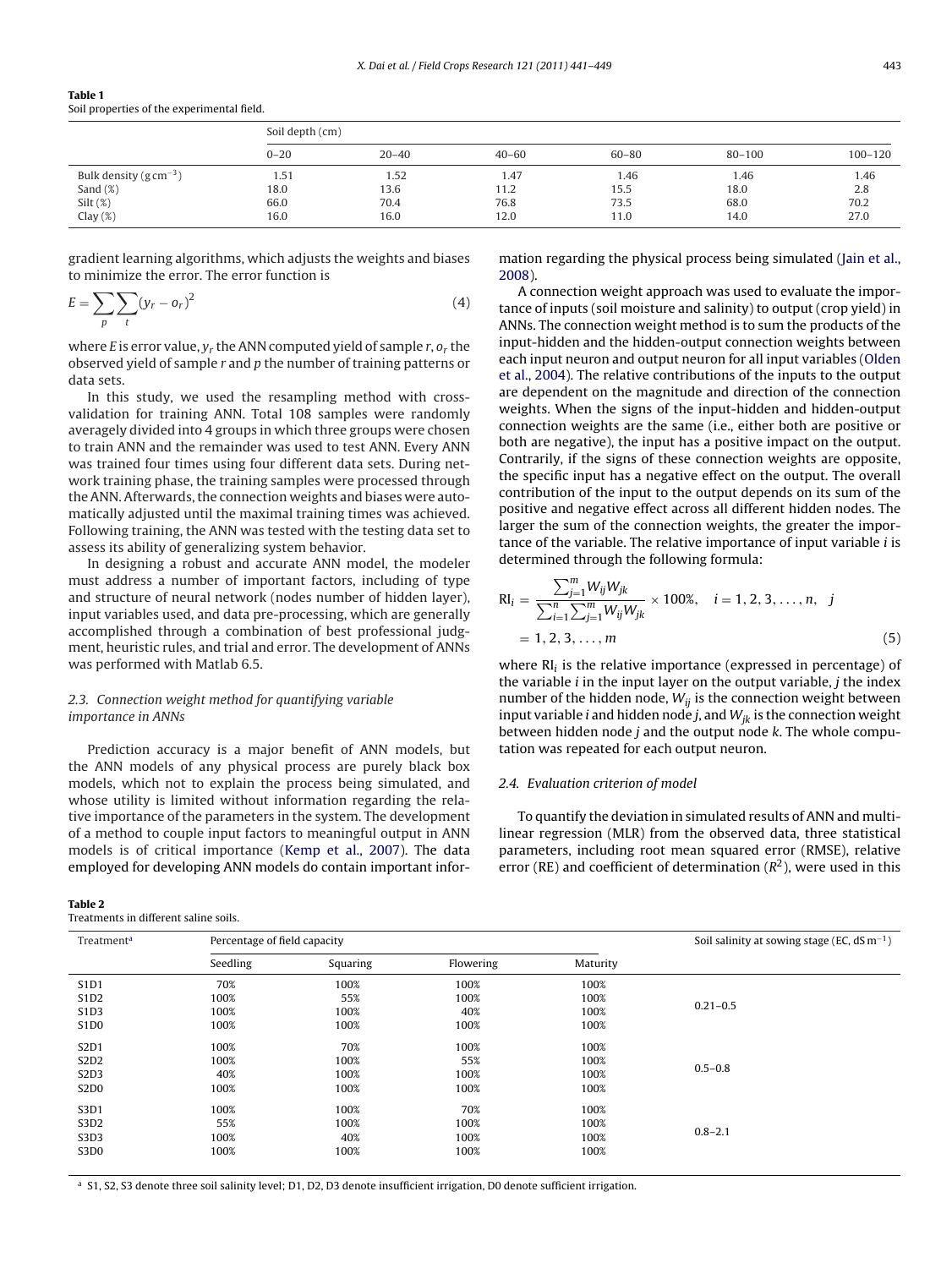<span id="page-3-0"></span>

**Fig. 2.** Correlations of soil salinity at crop sowing stage with other growth stages.

#### study. The three parameters were calculated as following:

RMSE = 
$$
\sqrt{\frac{1}{n} \sum_{h=1}^{n} (S_h - M_h)^2}
$$
 (6)

$$
RE = \frac{1}{n} \left( \sum_{h=1}^{n} \left| \frac{S_h - M_h}{M_h} \right| \right) \tag{7}
$$

$$
R^{2} = \frac{\left[\sum(S_{h} - \bar{S})(M_{h} - \bar{M})\right]^{2}}{\sum(S_{h} - \bar{S})\sum(M_{h} - \bar{M})}
$$
(8)

where  $S_h$  and  $M_h$  are the simulated and measured sunflower yield, respectively,  $\bar{S}$  and  $\bar{M}$  the average values of the data arrays of  $S_h$  and  $M_h$ , respectively, and *n* is the observed sample number.

# **3. Results**

# 3.1. Artificial neural network model development

# 3.1.1. Input and output variables

One of the most important steps in the ANN development process is to determine input variables. For saline soil, sunflower growth is significantly influenced by soil moisture and salinity, and its response to water and salinity stress varies in different growth stages ([Chen et al., 2009\).](#page-8-0) In this study, soil moisture content and salinity at crop different growth stages were considered as the ANN input variables. As a result, 10 input variables (soil moisture content and EC of sunflower sowing, seedling, squaring, flowering and maturity stages) were included in the ANN. Furthermore, there was a significant positive relationship between soil EC at crop sowing stage and those at other growth stages (Fig. 2). Thus, an ANN with 6 input variables, including soil EC at crop sowing stage and soil moisture content at sowing, seedling, squaring, flowering and maturity growth stages, was also developed in this study. The outputs of the ANNs were sunflower grain yields.

#### **Table 3**

Soil moisture content and electric conductivity (EC) ranges in sunflower different growth stages.

|                           |         | Growth stages |          |          |           |          |  |  |  |  |  |  |
|---------------------------|---------|---------------|----------|----------|-----------|----------|--|--|--|--|--|--|
|                           |         | Sowing        | Seedling | Squaring | Flowering | Maturity |  |  |  |  |  |  |
| Soil moisture content (%) | Lowest  | 13.6          | 10.9     | 11.1     | 13.5      | 13.6     |  |  |  |  |  |  |
|                           | Highest | 30.4          | 28.9     | 28.2     | 29.6      | 27.1     |  |  |  |  |  |  |
|                           | Average | 24.0          | 20.6     | 20.3     | 21.9      | 20.2     |  |  |  |  |  |  |
| Soil EC $(dS m^{-1})$     | Lowest  | 0.21          | 0.17     | 0.18     | 0.16      | 0.27     |  |  |  |  |  |  |
|                           | Highest | 2.10          | 2.09     | 3.00     | 1.87      | 2.10     |  |  |  |  |  |  |
|                           | Average | 0.60          | 0.57     | 0.63     | 0.57      | 0.65     |  |  |  |  |  |  |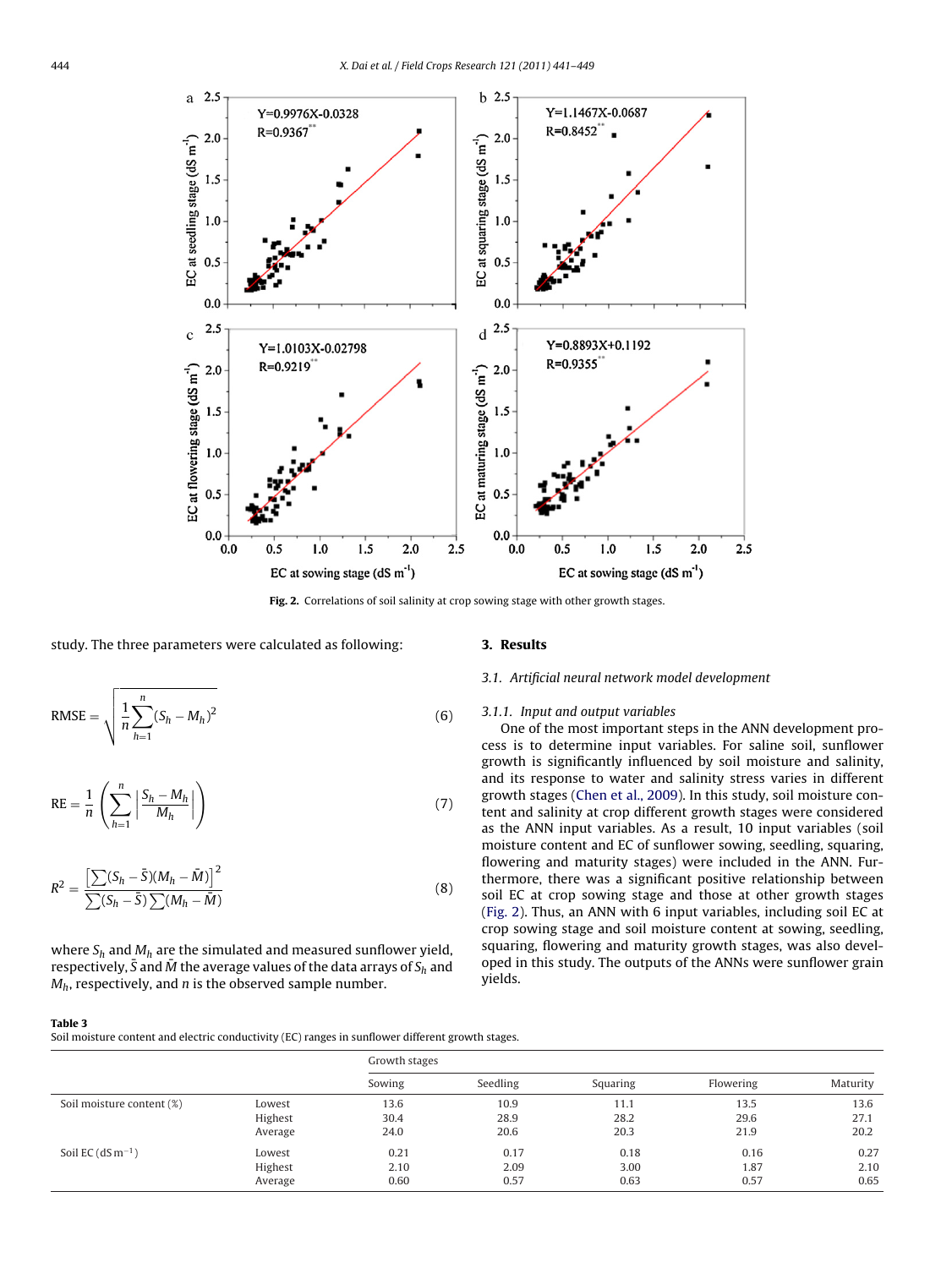<span id="page-4-0"></span>

| Table 4                                                      |
|--------------------------------------------------------------|
| Error changes with the nodes of the hidden layer for ANN-10. |

| Nodes         |                                    |                     |                           | 10                  |                      | 12                 |                      | 14                 |                      | 16                 |                      |                    |                      | 20                 |                      |                     |                               | 24                  |                      | 26                  |                      | 28                  |                      |
|---------------|------------------------------------|---------------------|---------------------------|---------------------|----------------------|--------------------|----------------------|--------------------|----------------------|--------------------|----------------------|--------------------|----------------------|--------------------|----------------------|---------------------|-------------------------------|---------------------|----------------------|---------------------|----------------------|---------------------|----------------------|
|               |                                    | Mean                | Std                       | Mean                | Std                  | Mean               | Std                  | Mean               | Std                  | Mean               | Std                  | Mean               | Std                  | Mean               | Std                  | Mean                | Std                           | Mean                | Std                  | Mean                | Std                  | Mean                | Std                  |
| Training data | $RMSE$ (tha <sup>-1</sup><br>RE(%) | 1.4<br>15.1<br>0.62 | 0.68<br>7.10<br>0.15      | 0.8<br>8.9<br>0.71  | 0.25<br>2.93<br>0.12 | 0.6<br>5.6<br>0.83 | 0.17<br>1.64<br>0.08 | 0.3<br>3.8<br>0.85 | 0.09<br>1.10<br>0.08 | 0.3<br>3.8<br>0.85 | 0.08<br>0.84<br>0.08 | 0.3<br>3.8<br>0.85 | 0.06<br>0.76<br>0.08 | 0.3<br>3.8<br>0.85 | 0.06<br>0.76<br>0.08 | 0.3<br>3.9<br>0.85  | 0.06<br>0.76<br>0.08          | 0.3<br>3.9<br>0.85  | 0.06<br>0.76<br>0.08 | 0.3<br>3.9<br>0.85  | 0.06<br>0.76<br>0.08 | 0.3<br>3.9<br>0.85  | 0.06<br>0.76<br>0.08 |
| Testing data  | RMSE $(t ha^{-1})$<br>RE(%)        | 2.4<br>27.9         | 0.72<br>7.97<br>0.54 0.17 | l.8<br>22.3<br>0.61 | 0.44<br>5.15<br>0.15 | 14.9<br>0.70       | 0.25<br>2.80<br>0.13 | 12.9<br>0.81       | 0.12<br>1.34<br>0.10 | 12.5<br>0.82       | 0.11<br>1.26<br>0.1  | 12.0<br>0.84       | 0.11<br>1.18<br>0.10 | 14.5<br>0.71       | 0.12<br>1.38<br>0.11 | 1.6<br>19.0<br>0.59 | 0.14<br>1.67<br>$0.1^{\circ}$ | 2.2<br>24.3<br>0.61 | 0.18<br>. 98<br>0.11 | 2.4<br>26.7<br>0.59 | 0.17<br>1.89<br>0.12 | 2.5<br>27.9<br>0.63 | 0.19<br>2.11<br>0.12 |

Error changes with the nodes of the hidden layer for ANN-6.

| Nodes         |                                      |                     |                       | b            |                      |                     |                      | 10                  |                               |                    |                      | 14                  |                               | 16                  |                      | 18                  |                      | 20                  |                      | 22                  |                      |
|---------------|--------------------------------------|---------------------|-----------------------|--------------|----------------------|---------------------|----------------------|---------------------|-------------------------------|--------------------|----------------------|---------------------|-------------------------------|---------------------|----------------------|---------------------|----------------------|---------------------|----------------------|---------------------|----------------------|
|               |                                      | Mean                | Std                   | Mean         | Std                  | Mean                | Std                  | Mean                | Std                           | Mean               | Std                  | Mean                | Std                           | Mean                | Std                  | Mean                | Std                  | Mean                | Std                  | Mean                | Std                  |
| Training data | RMSE $(t ha^{-1})$<br>RE(%)<br>₽∠    | 2.8<br>30.3<br>0.57 | 0.86<br>10.04<br>0.16 | 18.0<br>0.70 | 0.33<br>3.68<br>0.14 | 0.7<br>8.4<br>0.79  | 0.20<br>2.52<br>0.13 | 0.4<br>4.9<br>0.83  | $0.1^{\circ}$<br>1.18<br>0.10 | 0.4<br>4.1<br>0.83 | 0.08<br>0.82<br>0.10 | 0.4<br>4.1<br>0.83  | 0.08<br>0.82<br>0.10          | 0.4<br>4.1<br>0.83  | 0.08<br>0.82<br>0.10 | 0.4<br>4.1<br>0.83  | 0.08<br>0.82<br>0.10 | 0.4<br>4.1<br>0.83  | 0.08<br>0.82<br>0.10 | 0.4<br>4.1<br>0.83  | 0.08<br>0.82<br>0.10 |
| Testing data  | RMSE $(t ha^{-1})$<br>RE(%)<br>$R^2$ | 34.3<br>0.42        | 0.91<br>10.33<br>0.18 | 28.8<br>0.60 | 0.38<br>4.17<br>0.15 | 1.9<br>20.1<br>0.72 | 0.34<br>3.70<br>0.15 | 1.6<br>17.3<br>0.80 | 0.22<br>2.46<br>0.12          | 19.9<br>0.75       | 0.13<br>1.47<br>0.14 | 2.0<br>22.4<br>0.64 | $0.1^{\circ}$<br>1.25<br>0.14 | 2.4<br>26.5<br>0.61 | 0.11<br>1.21<br>0.16 | 2.7<br>30.9<br>0.58 | 0.12<br>l.34<br>0.16 | 3.5<br>33.2<br>0.50 | 0.39<br>3.72<br>0.15 | 3.5<br>36.2<br>0.43 | 0.38<br>3.95<br>0.16 |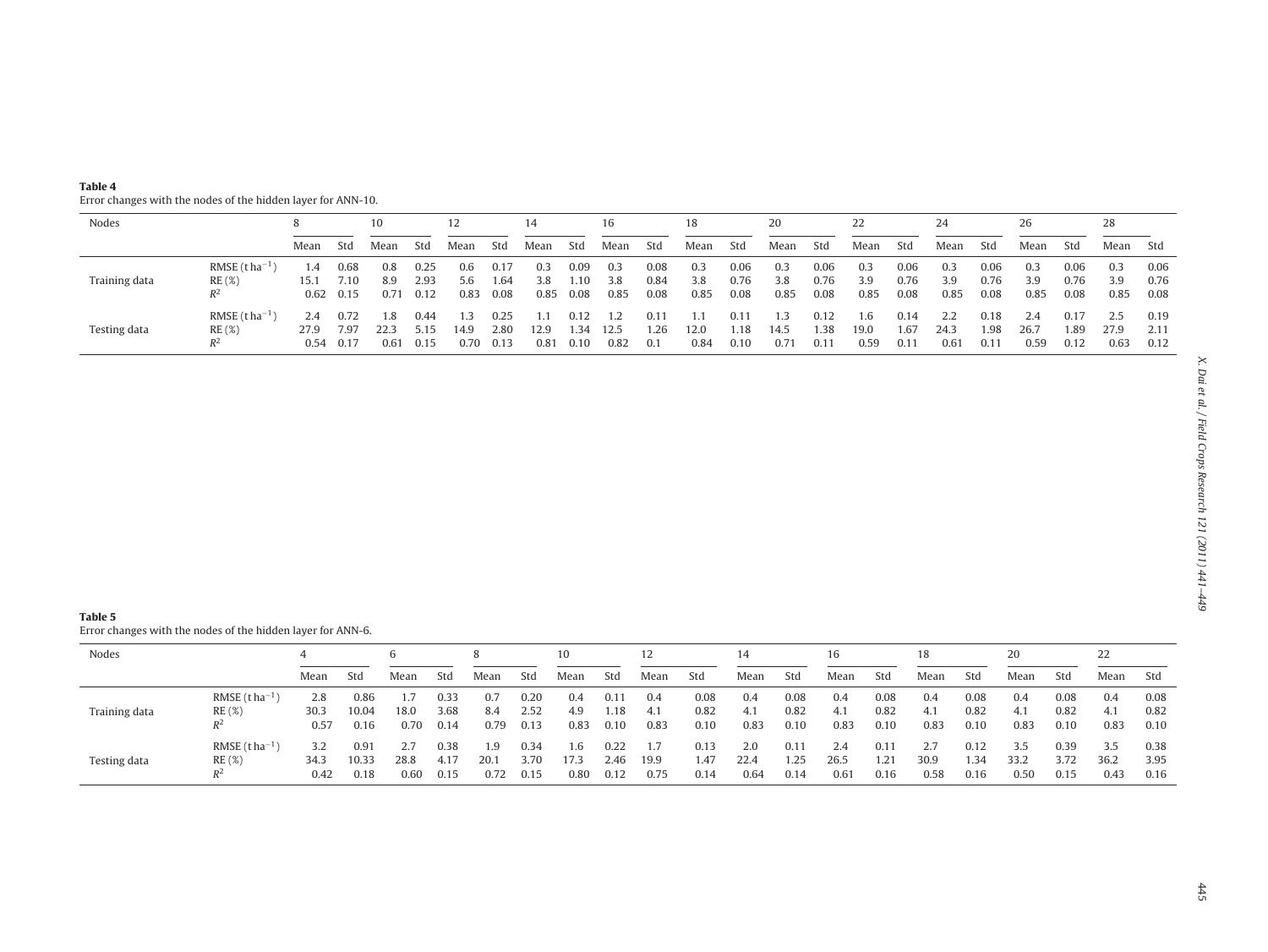The ranges of inputs variables are listed in [Table 3. T](#page-3-0)he experimental data (108 samples), including sunflower yield, soil moisture content and EC of different growth stages, were randomly averagely divided into 4 groups in which three groups were chosen to train ANN and the remainder was used to test ANN. Every ANN was trained four times using four different data sets.

### 3.1.2. Network architecture

The neurons of the hidden layer in the BP neural network were determined by trial and error. For training and testing results from ANNs, the RMSE, RE, and  $R^2$  with different node numbers of the hidden layers were compared to select the optimal node numbers of the hidden layers [\(Tables 4 and 5\).](#page-4-0) For the training data of ANN-10, the RMSE and RE were the lowest and  $R^2$  was the highest when the hidden node was equal to 14 or more. However, for the testing data, the ANN-10 with the node of 18 produced the lowest RMSE and RE and the highest  $R^2$ , and when the node number was more or less than 18, the RMSE and RE increased and  $R^2$  decreased. For the training data of ANN-6, the ANN model had the lowest RMSE and RE and the highest  $R^2$  when the node number was 10 or more. For the testing data, the model with the hidden node of 10 had a lowest RMSE and RE, and a highest  $R^2$ . Fewer hidden units resulted in underfitting due to the shortage of enough processing units to map the input/output fitting relationship. With more neurons (more than 18 and 10 for ANN-10 and ANN-6, respectively) in the hidden layer, the network became overfitted, which showed that it was capable of fitting the training data very well but not to generalize the unknown inputs (i.e., testing data from all data). In addition, more hidden neurons increased the network training time significantly. Therefore, the optimal network structures were 10-18-1 and 6-10-1 for the two ANNs, respectively.

#### 3.1.3. Training result of ANN model

After training of ANNs, testing data were used to determine the errors of model. The RMSE range of ANN-10 was from 0.1–3.2 t ha<sup>-1</sup>, and the RE was from 2.9% to 32.4%, whereas the ANN-6 produced a bigger RMSE and RE range, which was 0.2–3.6 t ha−<sup>1</sup> and 5.5–38.9% for RMSE and RE, respectively ([Table 6\).](#page-6-0) The average RMSE, RE, and  $R^2$  were 1.1 t ha<sup>-1</sup>, 12.0%, and 0.84 for ANN-10, and 1.6 t ha<sup>-1</sup>, 17.3% and 0.80 for ANN-6, respectively. Comparably, the ANN-10 had a lower RMSE and RE, and a larger  $R^2$  than ANN-6 (Fig. 3 and [Table 6\).](#page-6-0)

To evaluate the effect of ANNs, two MLRs (10 and 6 input variables) were developed and tested using the same set of data used for the ANNs developing and calibrating. Similar to the ANNs, the MLR with 10 input variables had a lower RMSE and RE, and a larger  $R<sup>2</sup>$  than MLR with 6 input variables (Fig. 3 and [Table 6\).](#page-6-0) But the RMSE and RE of MLR-10 were higher than those of ANN-10, and  $R^2$ was lower than that of ANN-10 and MLR-6 had also a higher RMSE and RE and a lower  $R^2$  compared to ANN-6 ([Table 6\).](#page-6-0) Even though for the ANN with 6 input variables, it also performed better than MLR with 10 input variables. As a whole, the calibrated ANNs had higher accuracy to simulate the response of sunflower yield to soil moisture and salinity.

# 3.2. Relative importance of input factors in ANNs

In ANN-10 and ANN-6, the relative importance (RI) of soil moisture and EC at different growth stages to sunflower yield is listed in [Table 7. F](#page-6-0)or ANN-10, soil moisture content at squaring and soil EC at seedling had the highest RI among all input variables, which accounted for 18%. Secondly was the soil moisture content at the flowering and maturity stages had a RI of 15% and 10%, respectively, and soil EC at the squaring stage had a RI of 12%. The RI of soil moisture content at sowing and seedling stages and of EC at sowing, flowering and maturity stages was relatively lowest among all input variables. The results indicate that sunflower was more sen-



**Fig. 3.** Observed versus simulated yield from ANN-10 and ANN-6, and MLR-10 and MLR-6.

sitive to soil moisture at the squaring stage and soil salinity at the seedling stage, and with crop growth, its resistance increased and the importance of soil moisture and EC to yield reduced.

For ANN-6, soil EC at crop sowing stage had a highest RI (32%), indicating that the input variable is the most important for yield formation [\(Table 7\).](#page-6-0) Similar to ANN-10, the RI of soil moisture content at crop different growth stages to yield in ANN-6 was arranged in a sequence of squaring, flowering, maturity, seedling and sowing stage. This also proved that soil moisture content at sunflower squaring stage is the most important for grain yield and the RI of soil moisture to yield decreased at crop vegetative growth stages.

# 3.3. Simulation of sunflower yield using ANN-6

#### 3.3.1. Yield change with soil salinity at crop sowing stage

One ANN-6 was used to simulate sunflower yield change with soil salinity increase of sowing stage and soil moisture content was respectively 100% or 40% of field capacity at every crop growth stage ([Fig. 4\).](#page-6-0) The initial soil EC increased from 0.1 to  $2 dS m^{-1}$ with 0.1 dS m<sup>-1</sup> increments. The simulated results showed that sunflower yield decreased with the initial soil EC increase regardless of soil moisture content. At 100% field capacity, the sunflower yield decreased sharply from 12.0 to 7.0 t ha−<sup>1</sup> when the initial EC increased from 0.2 to  $0.6$  dS m<sup>-1</sup>. Afterward, the sunflower yield declined relatively slowly from 7.0 to 1.8 tha<sup>-1</sup> when initial EC increased from 0.6 to 2.0 dS m<sup>-1</sup>. The simulated yield at 100% field capacity was mostly higher than the observed yield. At 40% field capacity, sunflower yield decreased from 3.5 to 0.3 t ha<sup>-1</sup> with the soil salinity increase, all of which was lower than the observed yield.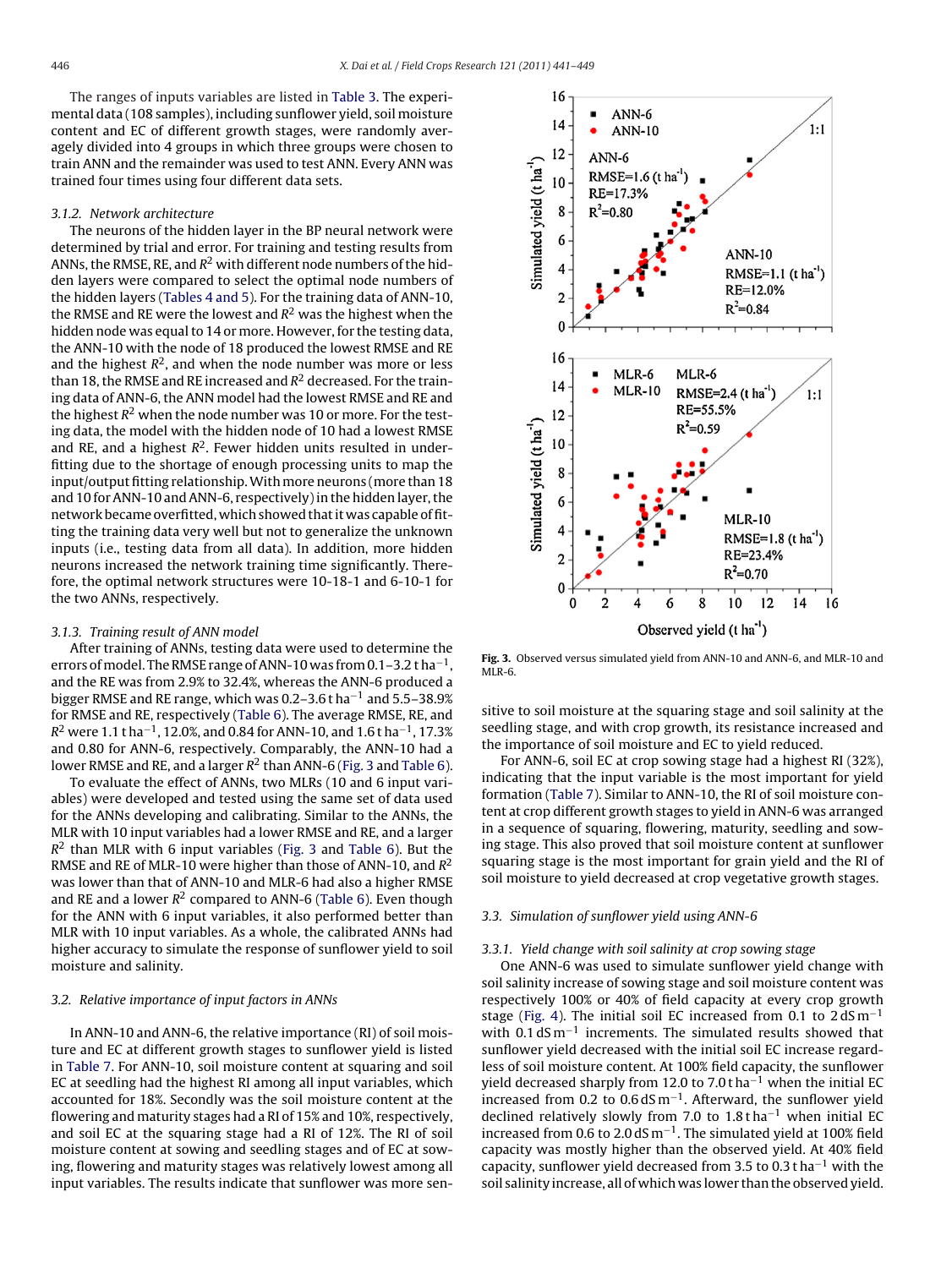#### <span id="page-6-0"></span>**Table 6** Error comparison of the ANN and MLR models.

|                    |         | 10 inputs |      |          |       | 6 inputs |      |       |       |  |  |  |
|--------------------|---------|-----------|------|----------|-------|----------|------|-------|-------|--|--|--|
|                    |         | ANN-10    |      | $MLR-10$ |       | $ANN-6$  |      | MLR-6 |       |  |  |  |
|                    |         | Mean      | Std  | Mean     | Std   | Mean     | Std  | Mean  | Std   |  |  |  |
| RMSE $(t ha^{-1})$ | Max     | 3.2       | 0.18 | 4.9      | 0.26  | 3.6      | 0.34 | 6.6   | 0.37  |  |  |  |
|                    | Min     | 0.1       | 0.02 | 0.2      | 0.04  | 0.2      | 0.05 | 0.2   | 0.04  |  |  |  |
|                    | Average | 1.1       | 0.11 | 1.8      | 0.19  | 1.6      | 0.22 | 2.4   | 0.21  |  |  |  |
| RE(%)              | Max     | 32.4      | 5.24 | 120.5    | 19.30 | 38.9     | 6.31 | 331.2 | 45.20 |  |  |  |
|                    | Min     | 2.9       | 0.64 | 9.6      | 1.87  | 5.5      | 0.84 | 23.6  | 3.18  |  |  |  |
|                    | Average | 12.0      | 1.18 | 23.4     | 6.23  | 17.3     | 2.46 | 55.5  | 9.77  |  |  |  |
| $R^2$              |         | 0.84      | 0.10 | 0.70     | 0.09  | 0.80     | 0.12 | 0.59  | 0.13  |  |  |  |

#### **Table 7**

Relative importance (RI, %) of the soil moisture and salinity factors to crop yield estimation.

|               | Crop growth stage | ANN-10 | $ANN-6$                  |
|---------------|-------------------|--------|--------------------------|
|               | Sowing            |        | 6                        |
| Soil moisture | Seedling          |        | 10                       |
|               | Squaring          | 18     | 24                       |
| content       | Flowering         | 15     | 16                       |
|               | Maturing          | 10     | 12                       |
|               | Sowing            | 4      | 32                       |
| Soil electric | Seedling          | 18     | $\overline{\phantom{0}}$ |
| conductivity  | Squaring          | 12     |                          |
|               | Flowering         |        |                          |
|               | Maturing          |        |                          |

–, express no value because the corresponding factor is not input variable of ANN-6.

The results showed that high salt concentrations severely affected the growth of sunflower, but high soil moisture content mitigated the crop yield decrease resulted from soil salinity stress.

# 3.3.2. Yield change with soil moisture at crop different growth stages

Sunflower yields were simulated with soil moisture content increase respectively at crop seedling, squaring or flowering growth stages using ANN-6, whereas at other growth stages, the soil moisture content was 26%, which was equal to field capacity. Three soil salinity levels of sowing stage (0.3, 0.6 and 1.0 dS m<sup>-1</sup>) were chosen ([Fig. 5\).](#page-7-0) The results showed that the sunflower yields increased with soil moisture content increase for the different initial soil salinities. When soil moisture content at crop seedling, squaring and flowering stages increased from 12% to 26%, sunflower yield improved from 7.5 to 9.9 t ha<sup>-1</sup> for low saline soil, 2.2–6.8 t ha<sup>-1</sup> for medium



**Fig. 4.** Observed and ANN-6 simulated yield response to soil salinity of crop sowing stage under 100% and 40% field capacity.

saline soil and 1.9–4.8 tha<sup>-1</sup> for high saline soil. The high initial soil salinity inhibited crop yield formation, but the improvement in soil moisture could decrease the reduction in the yield resulted from high salinity.

For low (0.3 dS m<sup>-1</sup>) and medium (0.6 dS m<sup>-1</sup>) saline soils, the sunflower yield was observed to be most sensitive to soil moisture stress at the squaring stage, and the yield decreased by 24% and 68% at soil moisture of 12% compared to those at soil moisture of 26% for low and medium soil salinity, respectively. Secondly, sunflower yield was sensitive to water stress at flowering stage and decreased by 19% and 56% at soil moisture of 12% compared to at soil moisture of 26% for the low and medium soil salinity, respectively. The sunflower yield at the seedling stage was the most insensitive compared to those at the other two growth stages, and the yield at the condition of soil moisture of 12% reduced by 10% and 46% compared to that at soil moisture of 26% for low and medium initial soil salinity.

For high saline soil (1.0 dS m<sup>-1</sup>), the response of sunflower yield to soil moisture stress was different from those in the low and medium saline soils ([Fig. 5\).](#page-7-0) Sunflower yield was the most sensitive to soil moisture stress at the seedling stage for high initial saline soil. At crop seedling stage, sunflower yield decreased by 60% at soil moisture of 12% compared to at soil moisture of 26%. Relatively, the sunflower yield was insensitive to the soil water content at the squaring and flowering stages, in which the yield reduced by 42% and 30%, respectively. Overall, the effect of soil water and salt stress on sunflower yield is complex and water management needs to be adjusted according to the response of sunflower growth to water stress in the different soil salinities.

# **4. Discussions**

Many previous studies have already shown that the crop response to soil environment is very complex, and should be modeled as cubic or quadratic functions [\(Kijne, 2003; Jalota et al.,](#page-8-0) [2006; Starr et al., 2008\).](#page-8-0) In our study, the ANN model produced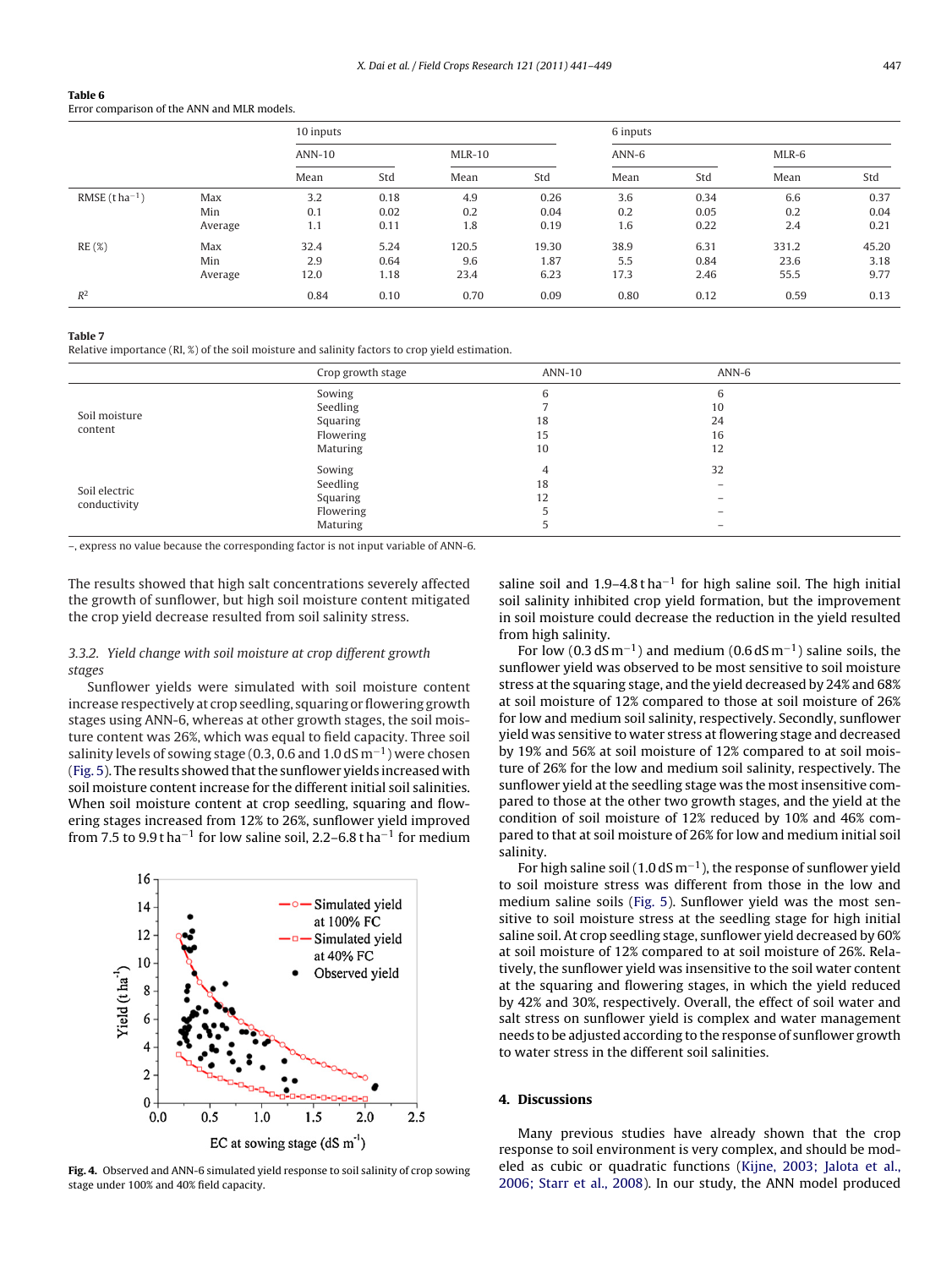<span id="page-7-0"></span>

**Fig. 5.** ANN-6 simulated yield response to soil moisture content at crop different growth stages under low, medium and high saline soil conditions.

a more precise and accurate result than MLR for modeling sunflower responses to soil moisture and salinity. Even for the ANN with 6 input variables, the results also were superior to those of the MLR with 10 input variables. The result was similar to the findings of [Kaul et al. \(2005\)](#page-8-0) and [Miao et al. \(2006\).](#page-8-0) [Kaul et al. \(2005\)](#page-8-0) used both soil productivity rates and climate variables for yield prediction and found that ANN had shown to be better tools than regression methods when analyzing corn and soybean yield data generated in field trials. [Miao et al. \(2006\)](#page-8-0) employed ANN analysis to evaluate the relative importance of selected soil, landscape and seed hybrid factors on corn yield and grain quality in two Illinois, USA fields, and the results indicated that the response curves generated by the ANN models were more informative than simple correlation coefficients or coefficients in multiple regression equation. The performance of ANN in the study was mainly attributed to the ability of ANNs to capture the nonlinear input–output relationship between crop growth and soil moisture and salinity, whereas

MLRs were unable to reflect these complicated relationships due to their linear characteristics. [Batchelor et al. \(1997\)](#page-8-0) showed that the ANN had the advantage over other empirical modeling techniques that do not assume a priory structure for the data, are well suited for fitting non-linear relationships and complex interactions, and can expose hidden relationships among input variables.

Moreover, ANN-10 in this study performed better than ANN-6, but in practice ANN-6 is more convenient to use in saline soil due to fewer input variables. Because it is impossible to exactly know the soil salinity of crop different growth stages at planting, the soil EC at crop sowing stage could easily be acquired, which was important in tutoring water management in saline soils. According to the different initial soil salinities, it is feasible to adjust soil moisture content at crop different growth stages for acquiring high yield. [Dai](#page-8-0) [et al. \(2009\)](#page-8-0) also modeled the reference evapotranspiration using three or four climate factors and indicated that the error of ANN model increased with the decrease in the number of input variable. Considering the simplicity and practicality of model, the ANN-6 was more perfect for simulating the sunflower response to soil moisture and salinity.

Using connection weight method, the study results for ANN-10 and ANN-6 indicated that sunflower was the most sensitive to soil moisture at the squaring and flowering stage. For low (0.3 dS  $m^{-1}$ ) and medium  $(0.6 dS m^{-1})$  soil salinity at crop sowing stage, the response of sunflower yields to water stress also were the most sensitive at squaring stage and secondly was at flowering stage. This is because sunflower was at its reproductive growth phase, when water and salt stress significantly influence its achene differentiation and filling. [Flagella et al. \(2004\)](#page-8-0) and [Di Caterina et al.](#page-8-0) [\(2007\)](#page-8-0) had showed that sunflower yield reduction was attributed mainly to a decrease in achene per head and in the 1000 achene weight. But the sensitivity of sunflower yield to soil moisture content varied for the different soil salinities. For high (1.0 dS m<sup>-1</sup>) soil salinity at crop sowing stage, the yield response was the most obvious at seedling stage and the relative importance of soil EC for ANN-10 also indicated that was the most important at seedling stage, which mainly was owing to severe salt stress resulting in poor emergence and vegetation growth [\(Chen et al., 2009\).](#page-8-0) High soil moisture could compensate some yield reduction resulting from salt stress. The modeling also proved that increasing the amount of irrigation resulted in sunflower yield improvement reaching 86.9% under high soil salinity level [\(Gaballah et al., 2006\).](#page-8-0) In the study, the simulated yield at 100% field capacity was higher than that at 40% field capacity, and mostly higher than the observed yield. The soil moisture content at the initial planting and the four growth stages was at the field capacity of  $\theta_{\rm f}$  = 26%, which means that the soil moisture conditions were optimized and there was no water stress to the sunflower. However, several data from the observed yield were higher than the simulated yield mainly due to ANN had higher error for marginal data from training sample. The simulated yield at 40% field capacity was lower than the observed yield owing to the crop yield was simulated at the condition of water stress at sunflower every growth stage. In fact, when the crop was influenced by the dry soil condition, irrigation schemes were generally conducted by local farmers. Accurate knowledge of the relative importance of the input parameters in ANN models to producing output would be useful in guiding irrigation practices in saline soils.

However, in this study, only the relationship between sunflower yield and the average soil water content and EC of soil profile at different growth stages was investigated. However, the crop growth response to soil moisture and salinity are more complex. The soil moisture and salinity dynamics, as well as their distribution at soil profile would change with crop growth and irrigation management. In future, ANN technology ought to be used to model the relationship between crop growth and soil water and salinity of soil profile, which was impor